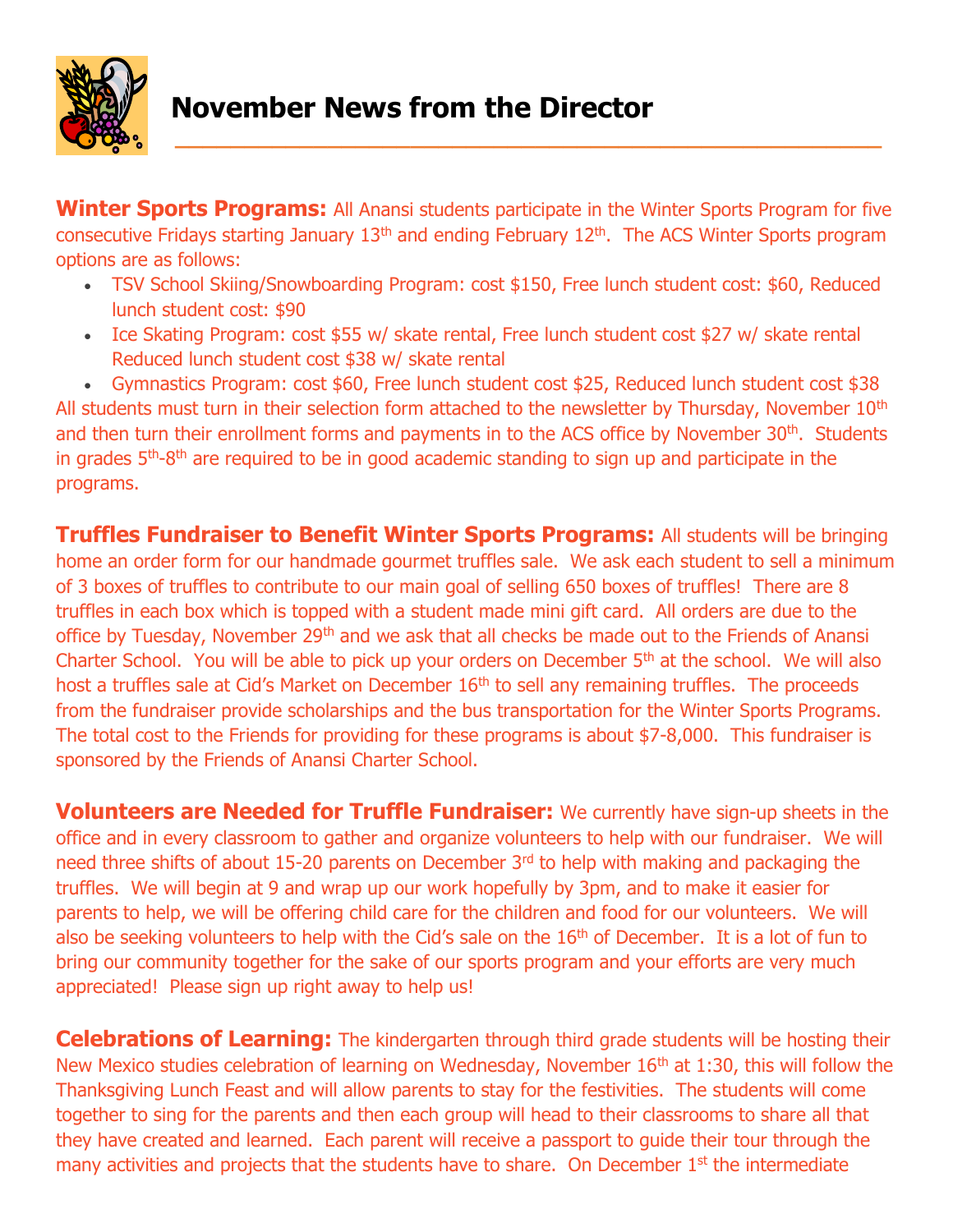grades will be hosting their Celebration of Learning to share their work from the first semester of school, we will keep you posted with details for this event later in the month.

**Thanksgiving Lunch Feast:** Parents are welcome to order a Thanksgiving lunch and join the lunch feast that is scheduled at Anansi on Wednesday November 16<sup>th</sup>. The K-2 students eat at noon, the  $6<sup>th</sup>$ -8<sup>th</sup> grade students eat at 12:15, and the 3<sup>rd</sup>-5<sup>th</sup> grade students eat at 12:30. Any guests need to order their lunch in the Anansi School Office by Wednesday, November 9<sup>th</sup>. The cost is \$5 per adult, and checks need to made out to Anansi Charter School.

**Mid-Year Short Cycle Assessments:** The first grade through 8<sup>th</sup> grade students will participate in their mid-year short cycle assessments sometime during the weeks of December 12<sup>th</sup> and 19<sup>th</sup>. This will provide an academic progress check prior to the end of the semester on December 22<sup>nd</sup>. Report cards will then be provided at the end of our first week back to school in January.

## **New Mexico Every Student Succeeds Act Parent & Staff Focus Group:** The New

Mexico and Federal Government are renewing their commitment to education with a vision replacement for the No Child Left Behind Education Act. The governance Council and Friends organizations will be hosting a focus group so that parents and staff from the Anansi Charter School can contribute their input to changes that they would like to see in the public education system. We will conduct our focus group meeting on Monday, November 14<sup>th</sup> from 5 until 6:30pm. There will be child care this evening during the meeting and we will have food for all who attend. We will conduct a forum for all to share their thoughts about how schools are currently preparing children to graduate from high school and where there might be room to improve. WE will also consider the PARCC assessment we are currently requiring in public schools and what might be alternatives for showing student mastery of skills. Our input will be joined with all other charter schools in the state of New Mexico to make a common voice for our governments to consider what we want to see valued in our education programs.

**Acknowledge & Practice Gratitude:** Why Gratitude? Recent studies have linked gratitude to greater social support and protection from stress and depression over time. In addition, these studies suggest that gratitude not only helps children form, maintain, and strengthen supportive relationships, but it also helps them feel connected to a caring community, feel happier, and more optimistic, and give more support to themselves and others.

Most of us have taught our kids the importance of saying thank you by the time of entering grade school, if not sooner. But how have truly instructed them in the sincere art of felling grateful? Both expressing and feeling gratitude are important parts of life. Gratitude in the most basic terms is being thankful and appreciative of the good things you have. We can be grateful for a wide range of gifts, everything from nature and good food to the kindness friends and family show us at home, in the community, and in school. A person who is grateful tends to spend less time comparing him or herself with others and feeling envious. It also helps us, especially children, step into someone else's shoes and realize that another person did something nice for them even though he or she did not have to. "We want our children to be able to relate to other people's feelings as well as to feel a sense of belonging in their classrooms and community. Cultivating a sense of gratefulness goes a long way toward this goal."